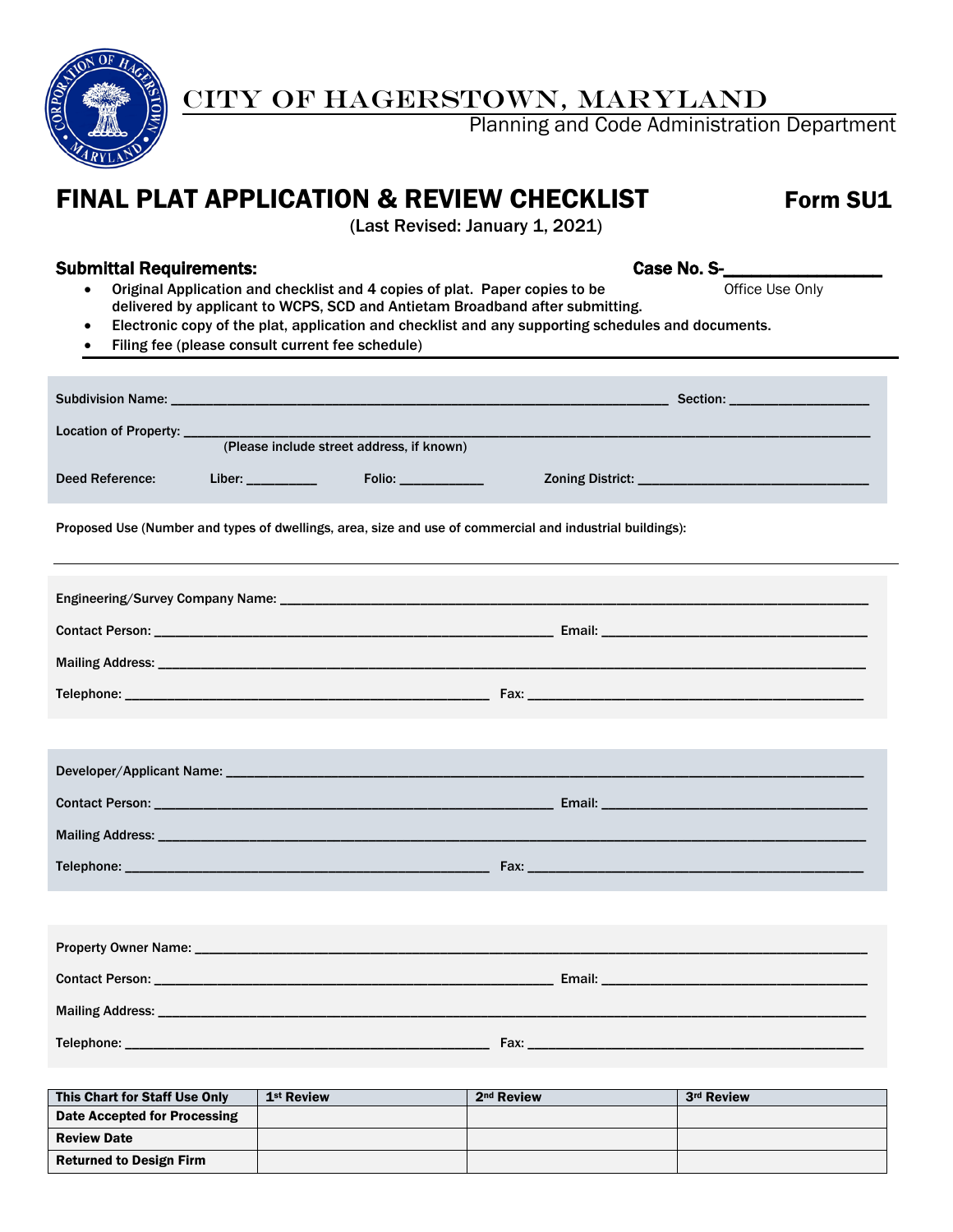Related Planning File References (Site Plans, Preliminary Plats, BZA Cases); if none, state so:

Instructions to Engineer/Surveyor: In the column marked "Engineer/Surveyor," identify each page which the required item appears on the plat. For items that appear on each page of the plan, use "All." If the item is not applicable, address as not applicable in a note on the plat and reference the page of the plan on which the note appears in the column below. PCAD = Planning and Code Administration Department.

| <b>LMC</b><br><b>Section</b> | <b>Ordinance Requirements</b>                                                                                                                                                                                                                                                                                                                                                                                                                                                                                                                                                                                                                                                                                                                                                                                                                        | Engineer/<br><b>Surveyor</b> | 1st Review | Review<br>2 <sup>nd</sup> | 3rd Review | <b>Review Key</b><br>$\checkmark$ = 0K<br>$0 = Incomplete$<br>$N/A$ = Not Applicable |
|------------------------------|------------------------------------------------------------------------------------------------------------------------------------------------------------------------------------------------------------------------------------------------------------------------------------------------------------------------------------------------------------------------------------------------------------------------------------------------------------------------------------------------------------------------------------------------------------------------------------------------------------------------------------------------------------------------------------------------------------------------------------------------------------------------------------------------------------------------------------------------------|------------------------------|------------|---------------------------|------------|--------------------------------------------------------------------------------------|
| 5.F.2.a.                     | Dimensions in feet and decimal parts thereof, and bearings<br>in degrees, minutes and seconds                                                                                                                                                                                                                                                                                                                                                                                                                                                                                                                                                                                                                                                                                                                                                        |                              |            |                           |            |                                                                                      |
| 5.F.2.a.                     | Scale no less than $1" = 10$ feet nor greater than<br>$1" = 100$ feet, in multiples of ten feet                                                                                                                                                                                                                                                                                                                                                                                                                                                                                                                                                                                                                                                                                                                                                      |                              |            |                           |            |                                                                                      |
| 5.F.2.a.                     | When more than one sheet is required, an index sheet of<br>the same size shall be submitted showing the entire<br>subdivision drawn to scale.                                                                                                                                                                                                                                                                                                                                                                                                                                                                                                                                                                                                                                                                                                        |                              |            |                           |            |                                                                                      |
| 5.F.2.a.                     | Where the plat is a re-subdivision of a previously approved<br>plat, dotted lines shall be used to show features or<br>locations to be abandoned or vacated and solid lines to<br>show the presently proposed features                                                                                                                                                                                                                                                                                                                                                                                                                                                                                                                                                                                                                               |                              |            |                           |            |                                                                                      |
| 5.F.2.a.                     | Legend that clearly indicates which features are existing<br>and which are proposed                                                                                                                                                                                                                                                                                                                                                                                                                                                                                                                                                                                                                                                                                                                                                                  |                              |            |                           |            |                                                                                      |
| 5.F.2.a.                     | The plat shall be prepared by a registered land surveyor on<br>a sheet $18 \times 22$ 3/4 inches with a $1\frac{1}{2}$ -inch margin for<br>binding along the left edge and a $\frac{1}{2}$ -inch margin along the<br>remaining edges, or the current requirements of the Office<br>of Land Records at the Washington County Courthouse                                                                                                                                                                                                                                                                                                                                                                                                                                                                                                               |                              |            |                           |            |                                                                                      |
| 5.F.2.a.                     | All linear and angular dimensions for locating the<br>boundaries of the subdivision, lots, streets, alleys, public<br>and private easements, shall be expressed in feet and<br>hundredths of a foot. Angular measurements shall be<br>expressed by bearings. All curve data shall be expressed by<br>a curve table on the face of the plat, each curve being<br>tabulated and numbered to correspond with the respective<br>numbered curves shown throughout the plat. Dimensions,<br>both linear and angular, shall be determined by an accurate<br>control survey in the field which shall be checked for<br>closure and must balance and close within an accuracy of<br>one to 10,000. Horizontal control shall be based on the<br>Maryland Coordinate Grid System (NAD 83 - epoch 1996) in<br>a coordinate table located on the face of the plat |                              |            |                           |            |                                                                                      |
| 5.F.2.b.                     | Name of subdivision                                                                                                                                                                                                                                                                                                                                                                                                                                                                                                                                                                                                                                                                                                                                                                                                                                  |                              |            |                           |            |                                                                                      |
| 5.F.2.b.                     | Date of drawing                                                                                                                                                                                                                                                                                                                                                                                                                                                                                                                                                                                                                                                                                                                                                                                                                                      |                              |            |                           |            |                                                                                      |
| 5.F.2.b.                     | Scale bar                                                                                                                                                                                                                                                                                                                                                                                                                                                                                                                                                                                                                                                                                                                                                                                                                                            |                              |            |                           |            |                                                                                      |
| 5.F.2.b.                     | Name and address of owner                                                                                                                                                                                                                                                                                                                                                                                                                                                                                                                                                                                                                                                                                                                                                                                                                            |                              |            |                           |            |                                                                                      |
| 5.F.2.b.                     | Name and address of developer, if different from owner                                                                                                                                                                                                                                                                                                                                                                                                                                                                                                                                                                                                                                                                                                                                                                                               |                              |            |                           |            |                                                                                      |
| 5.F.2.b.                     | Name, address, and professional seal of the engineer or<br>surveyor, licensed in the state of Maryland                                                                                                                                                                                                                                                                                                                                                                                                                                                                                                                                                                                                                                                                                                                                               |                              |            |                           |            |                                                                                      |
| 5.F.2.b.                     | Tax Map Number and Parcel                                                                                                                                                                                                                                                                                                                                                                                                                                                                                                                                                                                                                                                                                                                                                                                                                            |                              |            |                           |            |                                                                                      |
| 5.F.2.b.                     | <b>Election District</b>                                                                                                                                                                                                                                                                                                                                                                                                                                                                                                                                                                                                                                                                                                                                                                                                                             |                              |            |                           |            |                                                                                      |
| 5.F.2.b.                     | City, County, and State                                                                                                                                                                                                                                                                                                                                                                                                                                                                                                                                                                                                                                                                                                                                                                                                                              |                              |            |                           |            |                                                                                      |
| 5.F.2.b.                     | Vicinity map showing the relation of the tract to adjoining                                                                                                                                                                                                                                                                                                                                                                                                                                                                                                                                                                                                                                                                                                                                                                                          |                              |            |                           |            |                                                                                      |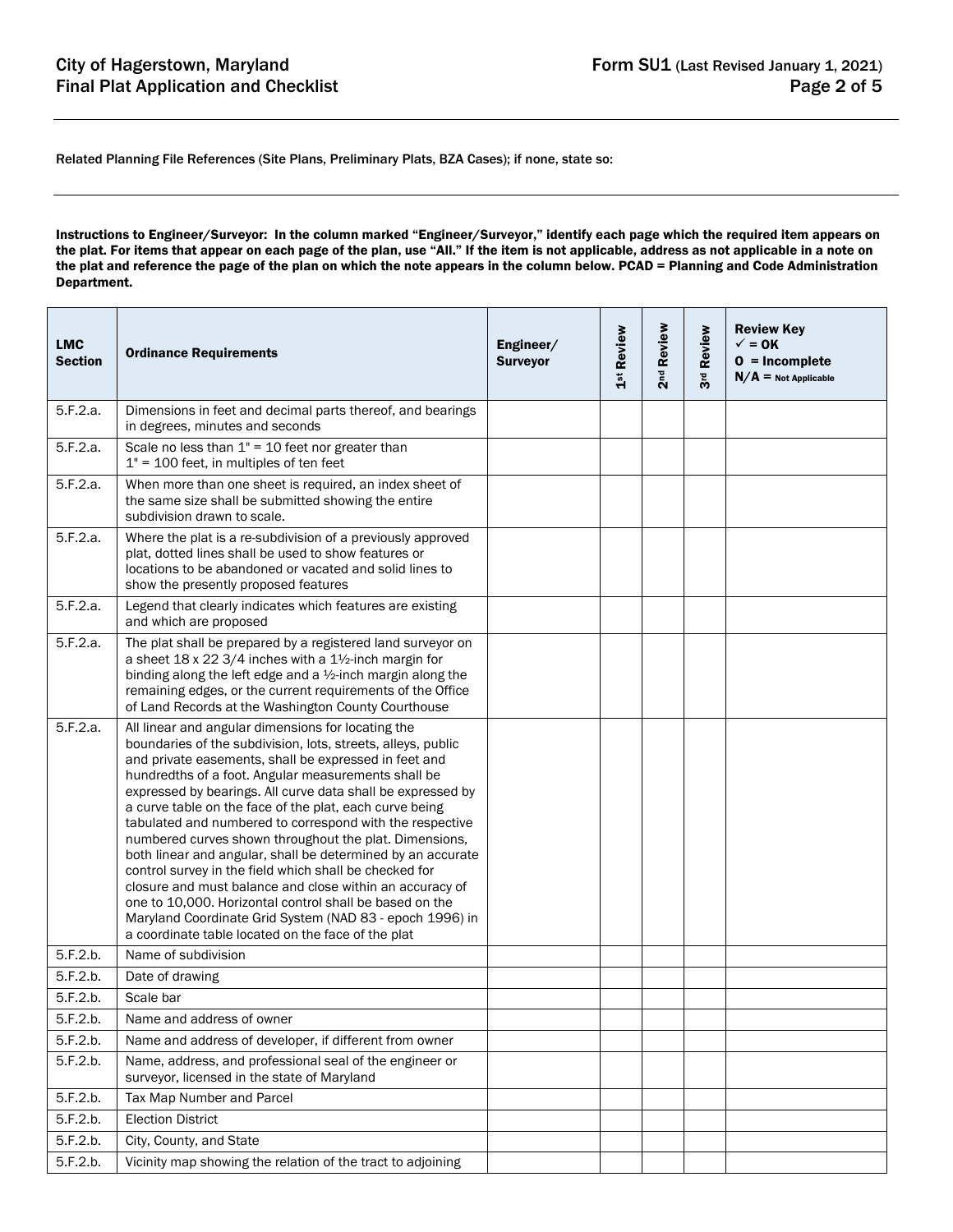# **City of Hagerstown, Maryland<br>Final Plat Application and Checklist**

| <b>LMC</b><br><b>Section</b> | <b>Ordinance Requirements</b>                                                                                                                                                                                                                                                                                                                              | Engineer/<br><b>Surveyor</b> | 1st Review | 2 <sup>nd</sup> Review | Review<br>3 <sup>rd</sup> | <b>Review Key</b><br>$\checkmark$ = 0K<br>$0 = Incomplete$<br>$N/A$ = Not Applicable |
|------------------------------|------------------------------------------------------------------------------------------------------------------------------------------------------------------------------------------------------------------------------------------------------------------------------------------------------------------------------------------------------------|------------------------------|------------|------------------------|---------------------------|--------------------------------------------------------------------------------------|
|                              | property and to all streets and municipal boundaries<br>existing within 1,000 feet of any part of the property                                                                                                                                                                                                                                             |                              |            |                        |                           |                                                                                      |
| 5.F.2.b.                     | Complete outline survey of the property to be subdivided,<br>showing all courses, distances, and area, and tie-ins to all<br>adjacent street intersections. The entire parent tract must<br>be shown and/or described on the plan or the index sheet                                                                                                       |                              |            |                        |                           |                                                                                      |
| 5.F.2.b.                     | Owners of adjoining land                                                                                                                                                                                                                                                                                                                                   |                              |            |                        |                           |                                                                                      |
| 5.F.2.b.                     | Location, name, right-of-way, and pavements of each street                                                                                                                                                                                                                                                                                                 |                              |            |                        |                           |                                                                                      |
| 5.F.2.b.                     | The location and angles of departure of adjoining property<br>and street right-of-way lines, the names of abutting<br>subdivisions, and the names of adjoining property owners,<br>including deed reference. The abutting subdivisions shall<br>be identified by lot and block numbers, subdivision name,<br>place of record, or other proper designation. |                              |            |                        |                           |                                                                                      |
| 5.F.2.b.                     | The location, size and ownership of all existing easements<br>as defined herein, both within the subdivision and within<br>100 feet of the subdivision's boundaries.                                                                                                                                                                                       |                              |            |                        |                           |                                                                                      |
| 5.F.2.b.                     | Locations, widths, and pavement widths of all other rights-<br>of-way                                                                                                                                                                                                                                                                                      |                              |            |                        |                           |                                                                                      |
| 5.F.2.b.                     | Location of any existing forest conservation easements                                                                                                                                                                                                                                                                                                     |                              |            |                        |                           |                                                                                      |
| 5.F.2.b.                     | Location of any designated 100-year floodplain and<br>floodway                                                                                                                                                                                                                                                                                             |                              |            |                        |                           |                                                                                      |
| 5.F.2.b.                     | Show and label all existing property monumentation found                                                                                                                                                                                                                                                                                                   |                              |            |                        |                           |                                                                                      |
| 5.F.2.b                      | Required building setback lines.                                                                                                                                                                                                                                                                                                                           |                              |            |                        |                           |                                                                                      |
| 5.F.2.b.                     | Zoning District, including any overlays                                                                                                                                                                                                                                                                                                                    |                              |            |                        |                           |                                                                                      |
| 5.F.2.b.                     | Notation explaining all associated planning and zoning files<br>(BZA, FC, NCU, annexation, HDC, past subdivisions or site<br>plans)                                                                                                                                                                                                                        |                              |            |                        |                           |                                                                                      |
| 5.F.2.b.                     | Tract boundary lines, right-of-way lines of streets,<br>easements and other rights-of-way                                                                                                                                                                                                                                                                  |                              |            |                        |                           |                                                                                      |
| 5.F.2.c.                     | Lot layout with lots numbered in numerical order. In tracts<br>containing more than one block, the blocks shall be<br>lettered in alphabetical order                                                                                                                                                                                                       |                              |            |                        |                           |                                                                                      |
| 5.F.2.c.                     | Area of each lot, parcel, site or other unit shown on the plat                                                                                                                                                                                                                                                                                             |                              |            |                        |                           |                                                                                      |
| 5.F.2.c.                     | The names, right-of-way widths and cartway or pavement<br>widths of all proposed streets.                                                                                                                                                                                                                                                                  |                              |            |                        |                           |                                                                                      |
| 5.F.2.c.                     | Sufficient data to determine readily the location, bearing,<br>and length of every street, lot, and boundary line, with new<br>lines of division shown and labeled as such                                                                                                                                                                                 |                              |            |                        |                           |                                                                                      |
| 5.F.2.c.                     | Building setback line for each street.                                                                                                                                                                                                                                                                                                                     |                              |            |                        |                           |                                                                                      |
| 5.F.2.c.                     | Location and dimensions of all parcels proposed to be<br>dedicated or reserved for open space use as defined herein<br>or for other public uses with the purposes indicated<br>thereon.                                                                                                                                                                    |                              |            |                        |                           |                                                                                      |
| 5.F.2.c.                     | Location, width, and purpose of all existing or proposed<br>easements or rights-of-way and boundaries by bearings and<br>dimensions                                                                                                                                                                                                                        |                              |            |                        |                           |                                                                                      |
| 5.F.2.c.                     | Location and description of all markers, monuments, or<br>other evidence found or established to determine the<br>boundaries of the subdivision                                                                                                                                                                                                            |                              |            |                        |                           |                                                                                      |
| 5.F.2.c.                     | Private restrictions, if any, proposed to be included in deeds                                                                                                                                                                                                                                                                                             |                              |            |                        |                           |                                                                                      |
| 5.F.2.c.                     | Location and description of all proposed afforestation and                                                                                                                                                                                                                                                                                                 |                              |            |                        |                           |                                                                                      |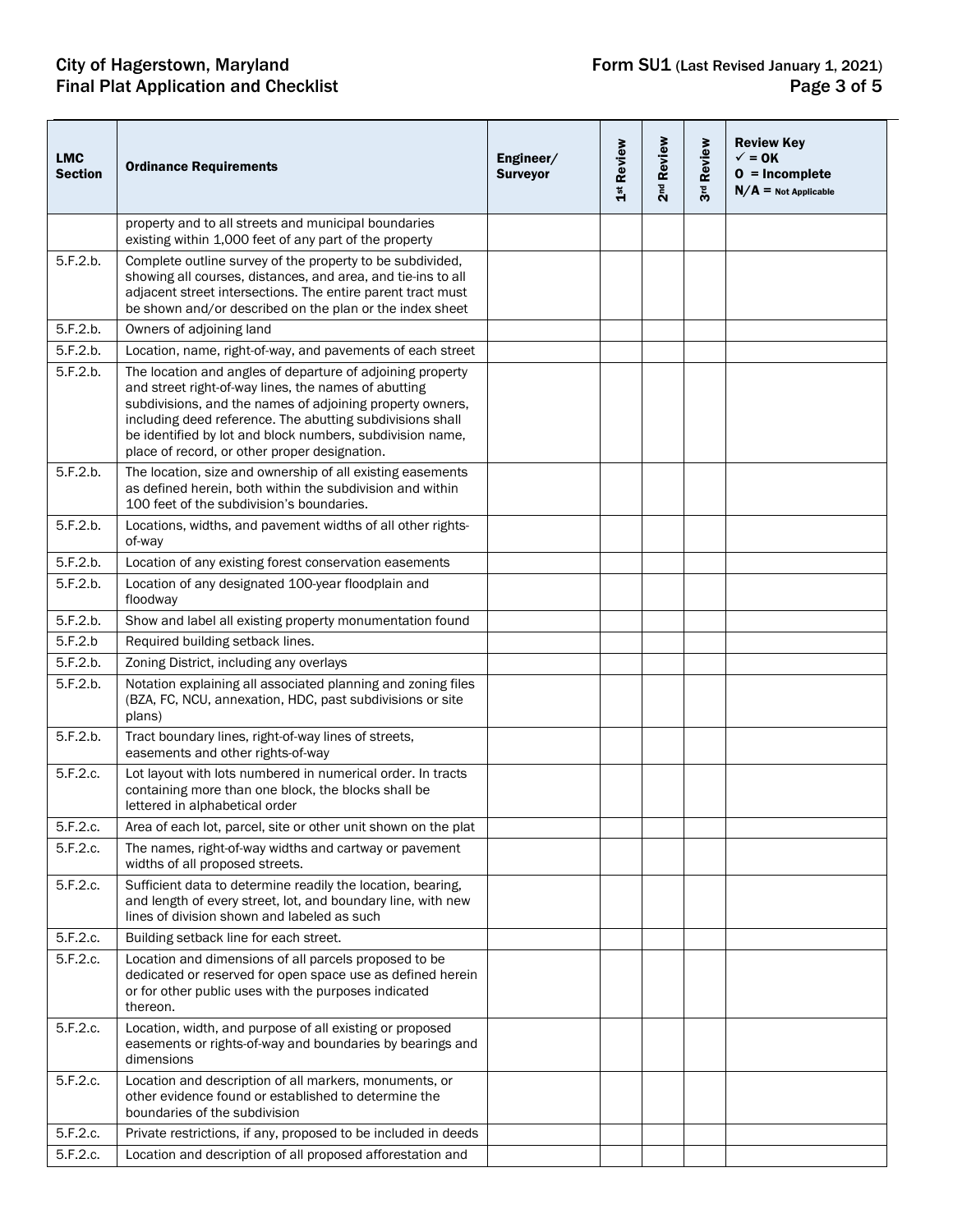## City of Hagerstown, Maryland Form SU1 (Last Revised January 1, 2021)<br>Final Plat Application and Checklist Final Plat Application and Checklist Final Plat Application and Checklist

| <b>LMC</b><br>Section | <b>Ordinance Requirements</b>                                                                                                                                                                                               | Engineer/<br><b>Surveyor</b> | 1st Review | 2 <sup>nd</sup> Review | Review<br>ಕ್ಷ<br>ನ | <b>Review Key</b><br>$\checkmark$ = 0K<br>$0 = Incomplete$<br>$N/A$ = Not Applicable   |
|-----------------------|-----------------------------------------------------------------------------------------------------------------------------------------------------------------------------------------------------------------------------|------------------------------|------------|------------------------|--------------------|----------------------------------------------------------------------------------------|
|                       | reforestation areas.                                                                                                                                                                                                        |                              |            |                        |                    |                                                                                        |
| 5.F.2.c.              | Clearly note or graphically show building setback lines.                                                                                                                                                                    |                              |            |                        |                    |                                                                                        |
| 5.F.2.c.              | Show any limited access vehicular restrictions required by<br>the appropriate governing jurisdiction.                                                                                                                       |                              |            |                        |                    |                                                                                        |
| 5.F.2.c.              | Maintenance responsibilities.                                                                                                                                                                                               |                              |            |                        |                    |                                                                                        |
| 5.F.2.c.              | Parking restrictions.                                                                                                                                                                                                       |                              |            |                        |                    |                                                                                        |
| Article<br>7, LMC     | Forest Stand Delineation required? If yes, is delineation<br>required? If covered by existing plan, note file # and any<br>applicable plat and/or deed references                                                           |                              |            |                        |                    |                                                                                        |
| Article<br>7, LMC     | Forest Conservation Plan completed?                                                                                                                                                                                         |                              |            |                        |                    |                                                                                        |
| <b>PCAD</b>           | City Unique Property ID number                                                                                                                                                                                              |                              |            |                        |                    | Required by City<br>Engineer                                                           |
| <b>PCAD</b>           | Addresses of all existing buildings on site                                                                                                                                                                                 |                              |            |                        |                    |                                                                                        |
| <b>PCAD</b>           | Planning and Code Administration Department Subdivision<br>File No (example, S-2021-01) on bottom right-hand corner<br>of the first page (Can only be added after plat has been<br>submitted and case file number assigned) | N/A                          | N/A        |                        |                    | The file number<br>assigned to this project<br>is:<br>$S$ - $\qquad \qquad$ - $\qquad$ |
| <b>PCAD</b>           | Health Department signature block                                                                                                                                                                                           |                              |            |                        |                    |                                                                                        |
| <b>PCAD</b>           | Planning & Code Administration Department signature<br>block                                                                                                                                                                |                              |            |                        |                    |                                                                                        |
| <b>PCAD</b>           | Other restrictions, such as location in Historic District,<br>variances, etc.                                                                                                                                               |                              |            |                        |                    | Required by PCAD                                                                       |
| Electric              | Street light locations                                                                                                                                                                                                      |                              |            |                        |                    |                                                                                        |
| Electric              | Existing utility line locations                                                                                                                                                                                             |                              |            |                        |                    |                                                                                        |
| Electric              | Proposed utility line locations                                                                                                                                                                                             |                              |            |                        |                    |                                                                                        |
| Electric              | Electric and telephone poles and guy wires and tag<br>numbers                                                                                                                                                               |                              |            |                        |                    |                                                                                        |
| Electric              | Overhead and underground electric, telephone, and cable<br>television lines                                                                                                                                                 |                              |            |                        |                    |                                                                                        |
| N/A                   | Addressed all review agency comments?<br>Do not submit revised plans until all review agency<br>comments have been collected and all issues are<br>addressed.                                                               |                              |            |                        |                    |                                                                                        |
| N/A                   | Are all copies folded to fit into a 9 x 11-inch file, with<br>bottom right section on top?                                                                                                                                  |                              |            |                        |                    |                                                                                        |
| N/A                   | Are multiple-page plans stapled along left edge?                                                                                                                                                                            |                              |            |                        |                    |                                                                                        |
| <b>PCAD</b>           | Is this form being submitted to PCAD on initial submission?                                                                                                                                                                 |                              |            |                        |                    |                                                                                        |
| <b>PCAD</b>           | Is this form being returned to the Planning and Code<br>Administration Department with revised submission?                                                                                                                  |                              |            |                        |                    |                                                                                        |
| <b>PCAD</b>           | Are all applicable fee paid in full?                                                                                                                                                                                        |                              |            |                        |                    |                                                                                        |

#### Instructions to Engineer/Surveyor:

This checklist is the format used by the Planning and Code Administration Department to review and comment on your plat. It will be/has been returned to you so you can address the issues raised throughout the checklist. When you have completed the necessary revisions to this plan, submit the following number of copies along with this checklist to the Planning and Code Administration Department: